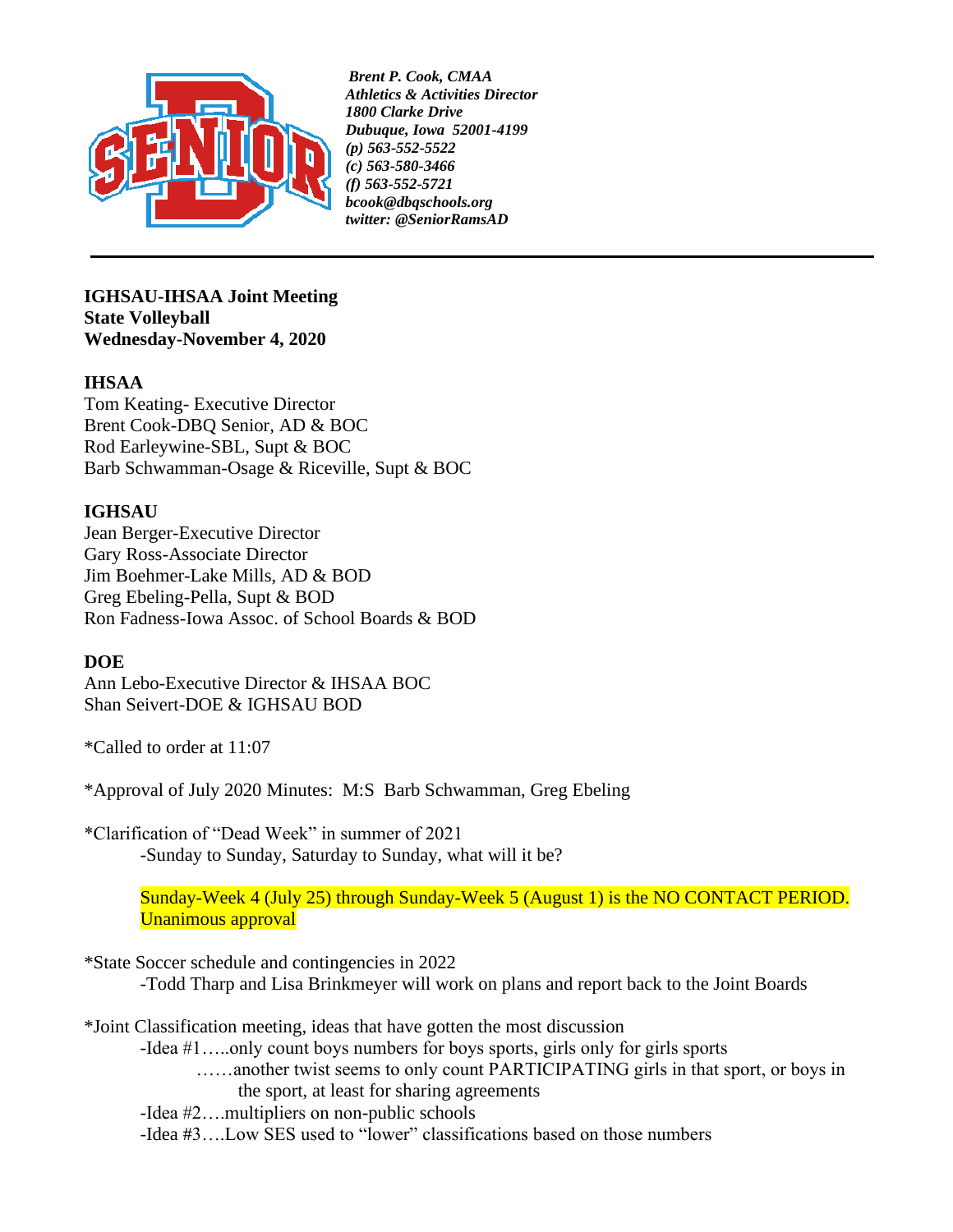-Many facets to the issue of classification (not all listed here). While we can't solve all the issues/concerns of every school, this topic is something that continues to be brought to the IGHSA-IHSAA from member schools. The committee will continue to investigate and discuss the classification concerns of the member schools.

### \*State Cross Country Report

- -2 days for State Qualifying Meets (SQM)—4A-3A on Wednesday, 2A-1A on Thursday
- -2 days for State meet (4A-3A on Friday, 2A-1A on Saturday)
- -The new changes, due to COVID, were followed by most….MASKS wearing was followed most by 4A, and less with lower classes (least by 1A)

### \*Hate Speech Policy

- -A request made by a member school to have a policy. Some other states have policies.
- -Other states are player to player situations. Regulation on spectators to participant may be more difficult to manage. Is that a school district responsibility? Is this a DOE issue rather than a IGHSAU-IHSAA? BOEE for administrators/coaches that are not addressing the matter?
- -Is there another way to address behavior that is already in place? Sportsmanship efforts within the conferences, schools directly?

### \*Transfer ruling checklist updates

-Possible new checklist to give AD's and school personnel for transfers -Attorneys, IGHSAU, IHSAA and staffers have given guidance to this new form -Education on the new form will be paramount when this change is enacted -New form sent to schools (Principals and AD's) -More discussion on the process moving forward

# \*Joint Championship apparel agreements

-On-line ordering and an Iowa company

## \*Annual meeting for IGHSAU-IHSAA (even include IHSMA-IHSSA)?

-Believe there are many opportunities for member schools to provide feedback already (AEA, IHSADA, IASB maybe have session at SAI)

## \*District IHSADA meetings

-Eligibility major talking points at the AD meetings

## \*Updates

IHSAA -Student Advisory Committee -Post-season surveys to AD/Coach/Player about experience -Revision of manuals -Visioning

### IGHSAU

- -Implemented post-season streaming policies (student productions for free), returning \$14,000 to schools
- -Softball changes….pitching "season", 10-days of hitting allowed…January 1, 2021 to start of season